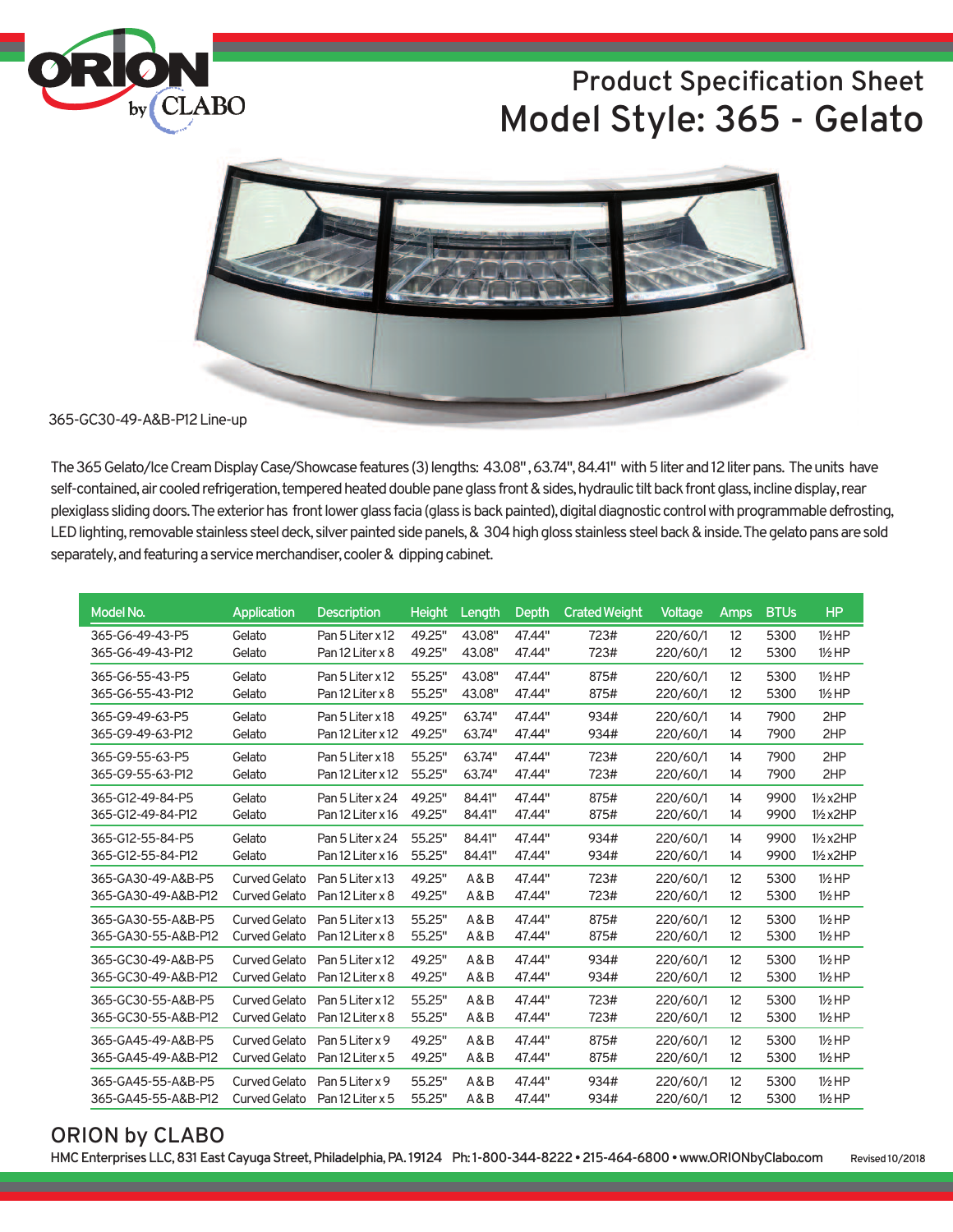

# **Product Specification Sheet Model Style: 365 - Gelato**

#### **Features**

- **AnInnovative"AllSeasonConvertible"Model**
- **Back Painted Front Glass Fascia in RAL Color Options**
- Low Temp to Medium Temp Conversion Capability, with Retractable Glass Shelves
- Available in Linear, 30 and 45 Degrees Curved Designs
- Two Height Profile Options: 49.25" and 55.25"
- **Low Profile Pan Display on Gelato/Ice Cream Application**
- Tempered Double Pane Front and Side Glass Heated on Gelato/Ice Cream Showcases
- **Stainless Steel Work Surface with Granite Options Available**
- **RALCustomColorOptions**
- **Hydraulic Tilt Back Front Glass**
- **Self-Contained,AirCooledCondensingUnit**
- **Hot Gas Defrost**
- **GalvanizedSteelChassisConstruction**
- **Insulated/Non-CfcEcologicPolyurethaneFoam**
	- **SIDE VIEW 5 Liter pans**





**SIDE VIEW Round Tubs**

**Intertek** 





- **Inside Structure / High Gloss 304 Stainless Steel**
- **Digital, Diagnostic Control I Programmable Defrost**
- **Tempered, Double Pane Heated Glass**
- **Hydraulic Tilt-Back Front Glass**
- **Rear, Plexiglass Sliding Doors**
- **Standard Silver Lacquered Side Panels**
- **MultiplexingCapability Femperature Range: -10° to +10°**
- 

#### **Optional Features**

- **Rear Sliding Double Pane Glass Doors**
- **Casters**
- **Granite Work Surface (Operator Side)**
- **RALCustomColorOptions**







### **ORION by CLABO**

Intertek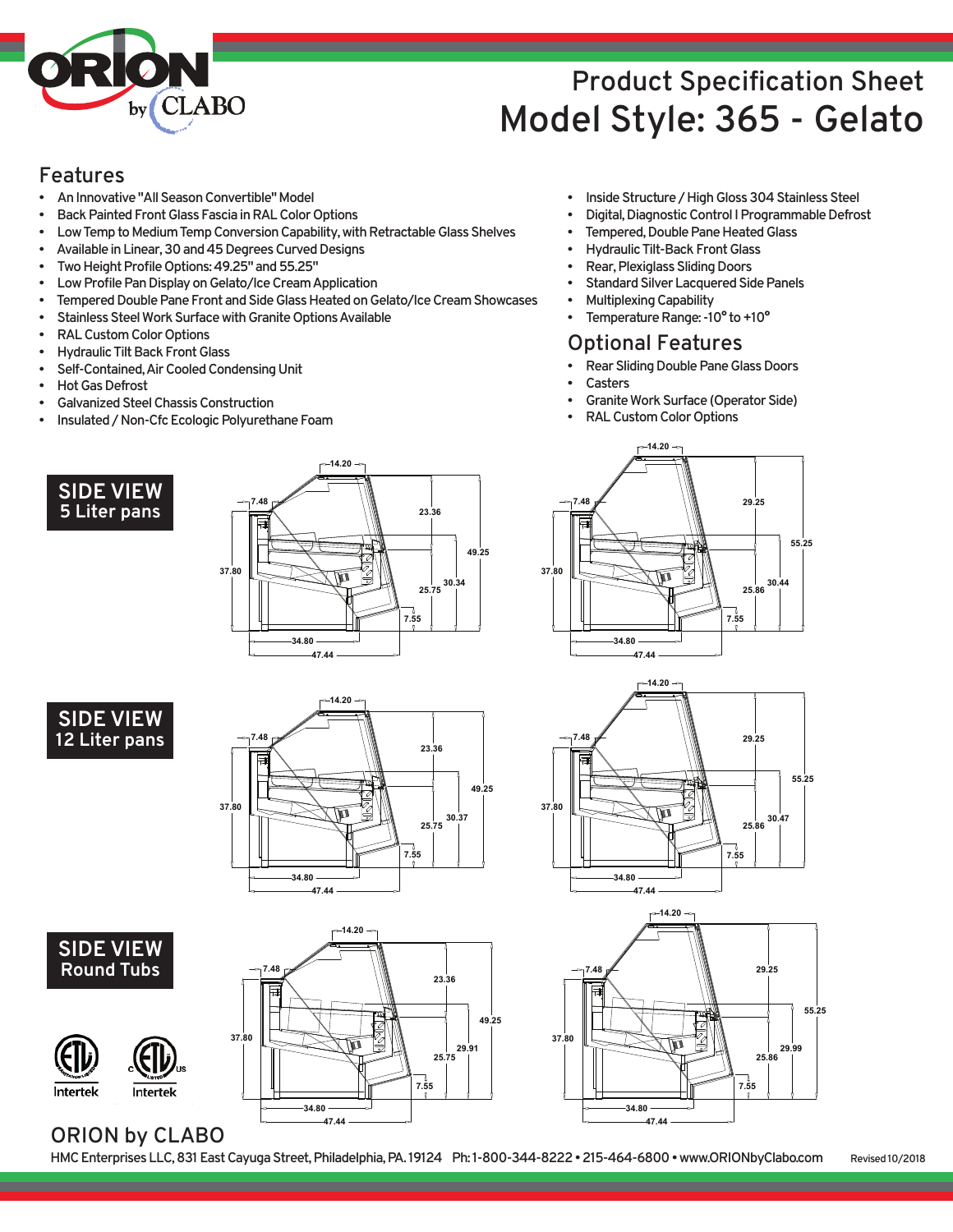**Product Specification Sheet Model Style: 365 - Gelato 43.08" Length - Plan Views, Rear View, Front Views**

**PLANVIEW REAR VIEW <sup>5</sup> Liter pans 55.25 49.25 Power Power Connection Connection 43.08 43.08 43.08 PLANVIEW FRONTVIEW 12 Liter pans 5 Liter pans 55.25 49.25 43.08 43.08 FRONTVIEW 43.08 12 Liter pans 55.25 49.25 PLANVIEW Round Tubs 43.08 43.08 FRONTVIEW Round Tubs 43.08 55.25 49.25** Required ambient conditions: Intertek 75˚F; 55% Relative Humidity Drawings and Specification are subject to change without notice. **43.08 43.08** ELECTRICAL CONNECTION:

Display cases are shipped with applicable junction box for hardwired installation Options exist for several NEMA configurations Plug and/or receptacle configurations are at the discreation of the electrical installer

### **ORION by CLABO**

Intertek

**by**

**CLABO**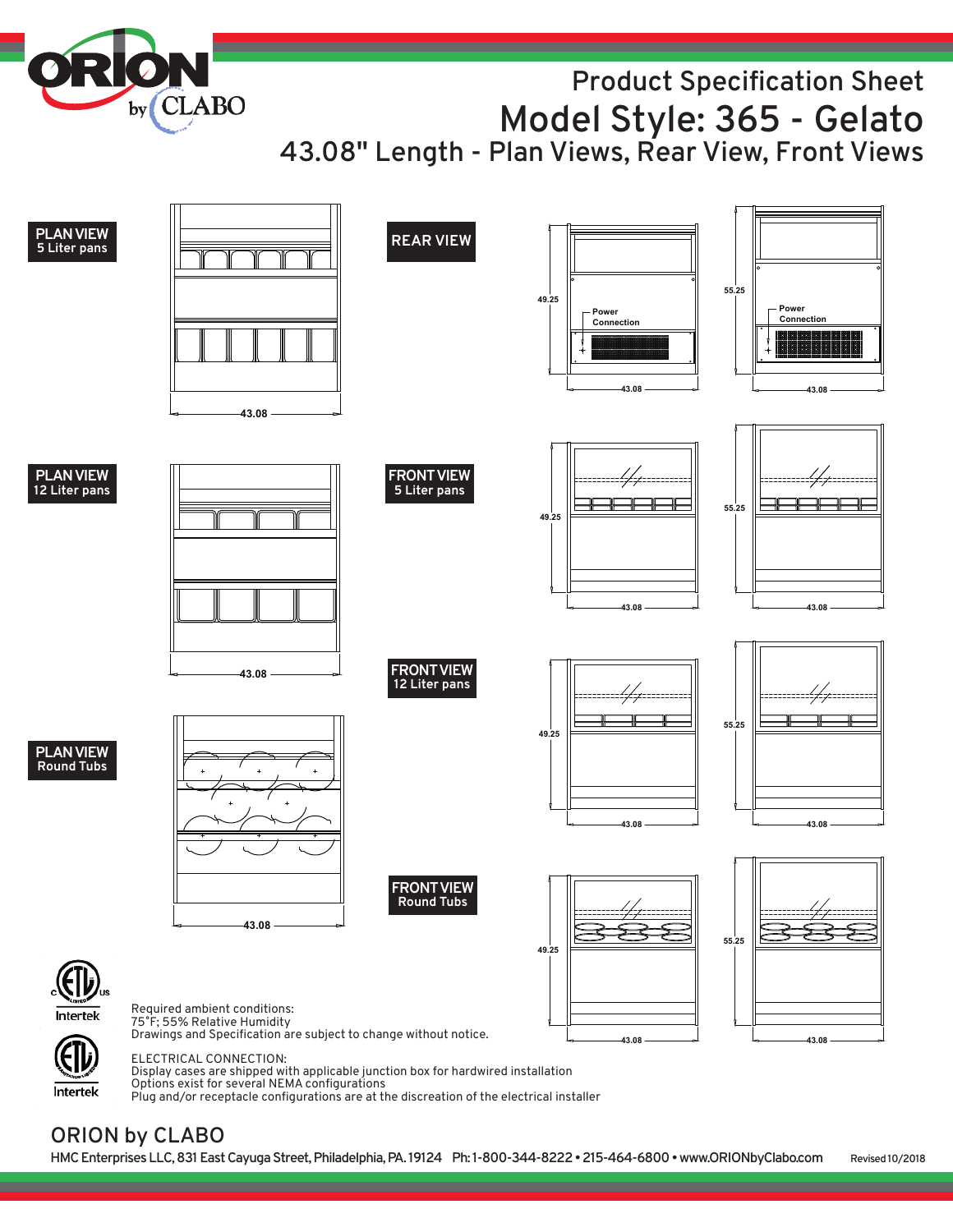**CLABO by**

## **Product Specification Sheet Model Style: 365 - Gelato 63.74" Length - Plan Views, Rear View, Front Views**



Display cases are shipped with applicable junction box for hardwired installation

Options exist for several NEMA configurations Plug and/or receptacle configurations are at the discreation of the electrical installer

### **ORION by CLABO**

Intertek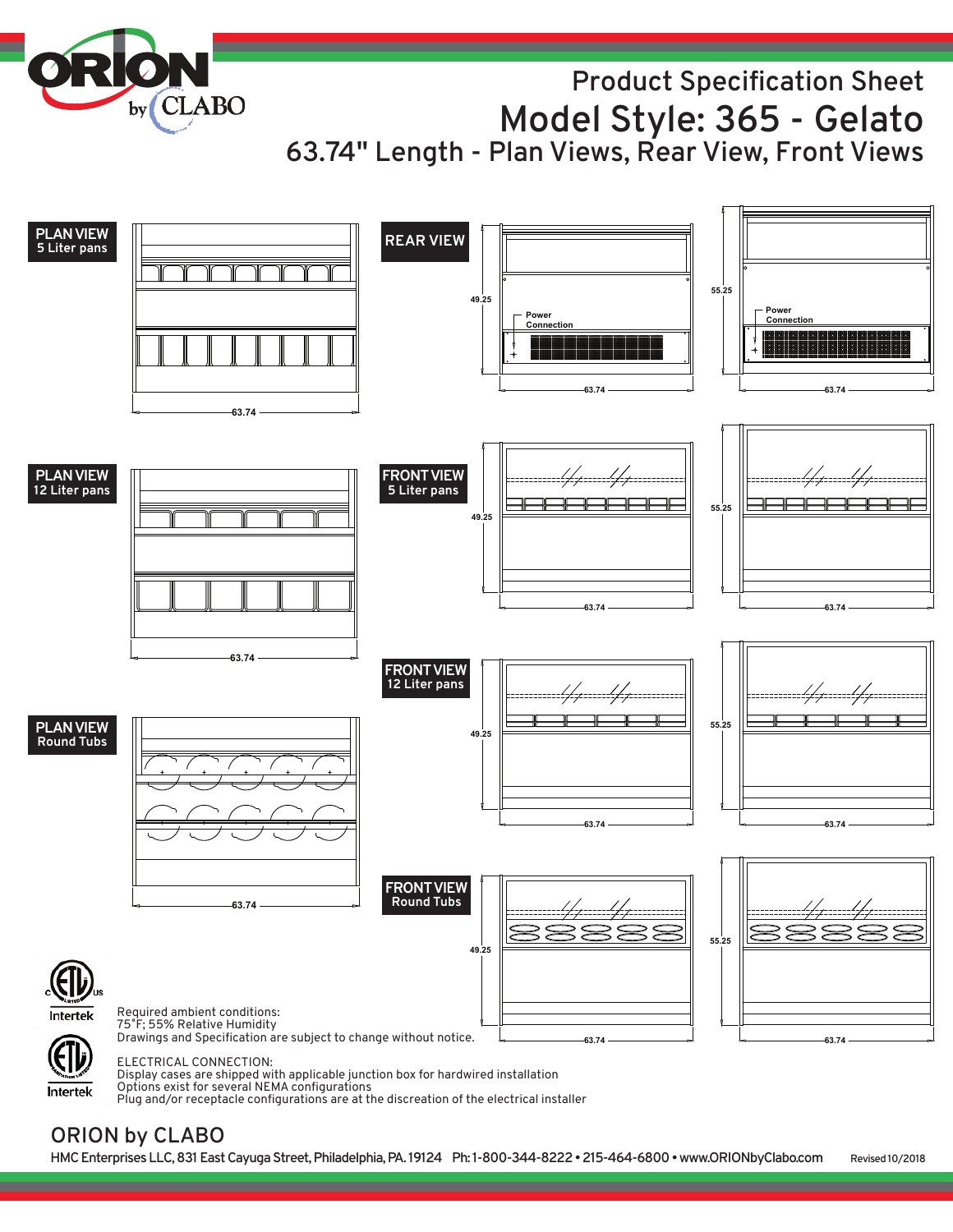**Product Specification Sheet Model Style: 365 - Gelato 84.41" Length - Plan Views, Rear View, Front Views**

**84.41** Powe **Connection 84.41 55.25 FRONT VIEW 5 Liter pans FRONTVIEW 12 Liter pans FRONTVIEW Round Tubs PLANVIEW REAR VIEW <sup>5</sup> Liter pans PLANVIEW 12 Liter pans PLANVIEW Round Tubs 84.41 84.41 Power Connection 84.41 49.25 55.25 84.41 55.25 84.41 55.25 84.41 49.25 84.41 49.25 84.41 49.25 84.41**

Required ambient conditions: Intertek 75˚F; 55% Relative Humidity

**by**

**CLABO** 

Drawings and Specification are subject to change without notice.

Intertek

ELECTRICAL CONNECTION:

Display cases are shipped with applicable junction box for hardwired installation Options exist for several NEMA configurations

#### Plug and/or receptacle configurations are at the discreation of the electrical installer

## **ORION by CLABO**